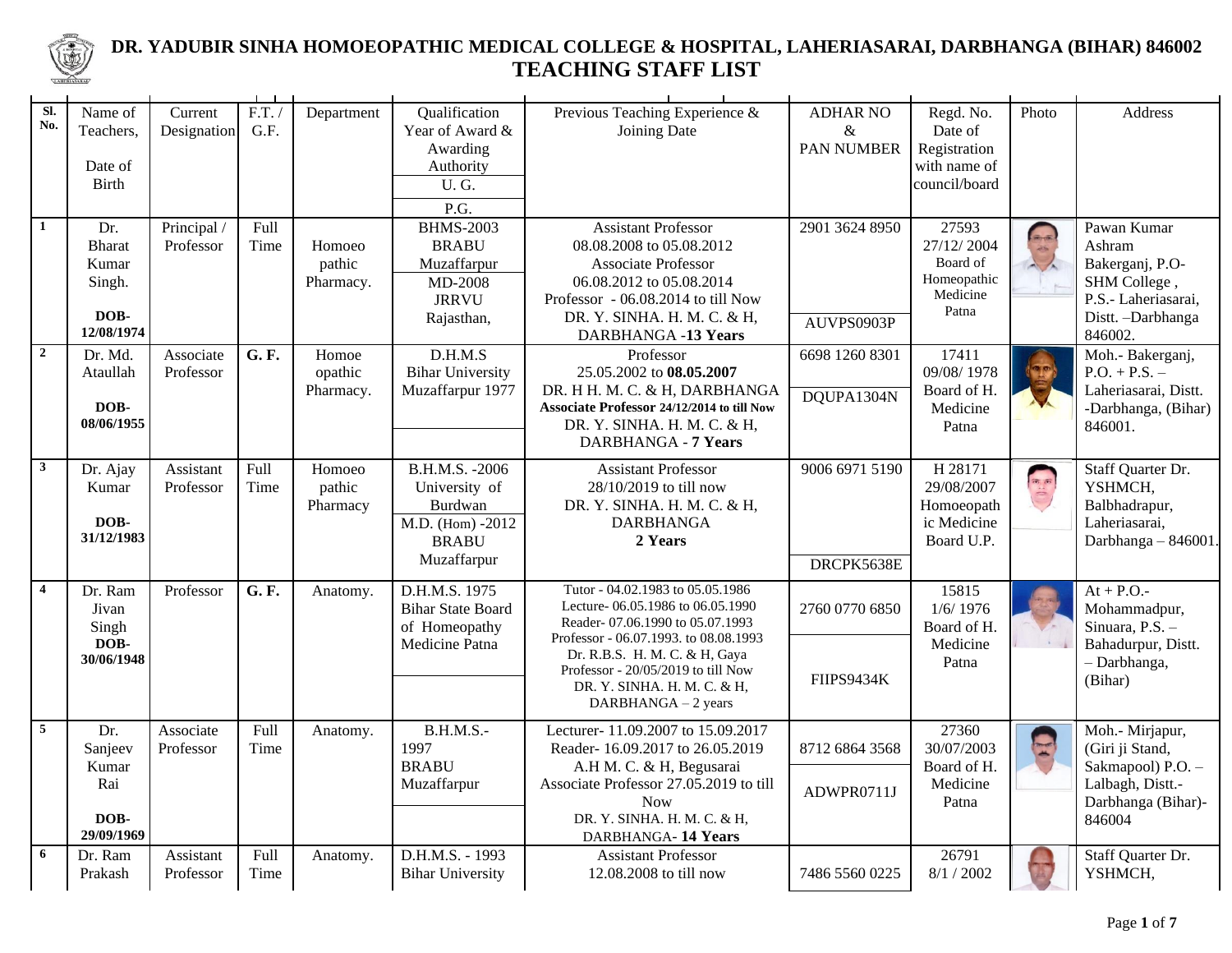|                | Chaurasia<br>DOB-<br>05/09/1966.                            |                        |              |                               | Muzaffarpur                                               | DR. Y. SINHA. H. M. C. & H.<br><b>DARBHANGA</b><br>15 Years                                                                                                                                | BZAPC6454Q                   | Board of H.<br>Medicine<br>Patna                       |               | Blbhadrapur,<br>Laheriasarai,<br>Darbhanga - 846001                                      |
|----------------|-------------------------------------------------------------|------------------------|--------------|-------------------------------|-----------------------------------------------------------|--------------------------------------------------------------------------------------------------------------------------------------------------------------------------------------------|------------------------------|--------------------------------------------------------|---------------|------------------------------------------------------------------------------------------|
| $\overline{7}$ | Dr.<br>Mantosh<br>Kumar                                     | Assistant<br>Professor | Full<br>Time | Anatomy.                      | <b>B.H.M.S. /UG-</b><br><b>2012 BRABU</b><br>Muzaffarpur  | <b>Assistant Professor</b><br>18.10.2021 to till Now<br>DR. Y. SINHA. H. M. C. & H,                                                                                                        | 3217 9547 5287               | 30840<br>16.04.2014<br>Board of H.                     |               | Staff Quarter Dr.<br>YSHMCH,<br>Blbhadrapur,                                             |
|                | DOB-<br>26/06/1988                                          |                        |              |                               | M.D. (Hom) $\wedge$<br>PG-2020 BRABU<br>Muzaffarpur       | <b>DARBHANGA</b>                                                                                                                                                                           | <b>IDBPK 8900F</b>           | Medicine Patna                                         |               | Laheriasarai,<br>Darbhanga -846001                                                       |
| 8              | Dr. Md.<br>Aboo<br><b>Bakar</b>                             | Professor              | Full<br>Time | Physiology &<br>Bio chemistry | D.H.M.S.-1993<br><b>Bihar University</b><br>Muzaffarpur   | <b>Assistant Professor</b><br>19.10.1985 to 05.12.1989<br><b>Associate Professor</b><br>06.12.1989 to 04.01.1993                                                                           | 4370 2950 2868<br>AHUPB6408Q | 21621<br>19/09/1985<br>Board of H.<br>Medicine         |               | Staff Quarter Dr.<br>YSHMCH,<br>Balbhadrapur,<br>Laheriasarai,                           |
|                | DOB-<br>09/09/1958                                          |                        |              |                               |                                                           | Professor-05.01.1993 to 04.07.2018<br>Dr A.H M. C. & H, Begusarai<br>Professor -05.07.2018 to till Now<br>DR. Y. SINHA. H. M. C. & H,<br>DARBHANGA - 36Years                               |                              | Patna                                                  |               | Darbhanga - 846001                                                                       |
| 9              | Dr. S.L<br>Das.                                             | Associate<br>Professor | G. F.        | Physiology &<br>Bio chemistry | D.H.M.S.-1989<br><b>Bihar University</b><br>Muzaffarpur   | Lecture - 10.06.1996 to 11.06.2006<br>Reader - 12.06. 2006 to<br><b>Associate Professor</b>                                                                                                | 8133 6568 8223               | 23819<br>04/06/1990<br>Board of H.                     | $\neg$        | Vill. + $P.O. + P.S.$<br>- Basuham, Distt. -<br>Darbhanga (Bihar)                        |
|                | DOB-<br>11/5/196                                            |                        |              |                               |                                                           | 27/11/2018 to till Now<br>DR. Y. SINHA. H. M. C. & H.<br>DARBHANGA $-3$ Years                                                                                                              | ALFPL6707P                   | Medicine<br>Patna                                      |               | 847201                                                                                   |
| 10             | Dr. Binay<br>Kumar<br>Yadav.<br><b>DOB</b><br>$-16/03/1963$ | Assistant<br>Professor | Full<br>Time | Physiology &<br>Bio chemistry | B.H.M.S.-1997<br><b>BRABU</b><br>Muzaffarpur              | <b>Assistant Professor</b><br>03.11.2009 to till Now<br>DR. Y. SINHA. H. M. C. & H.<br><b>DARBHANGA</b><br>12Years                                                                         | 5035 7042 5693<br>AZQPY9375B | 27692<br>3/10/2005<br>Board of H.<br>Medicine<br>Patna | 水             | Vill.- Kharthua,<br>P.O.-Bijuli, P.S.-<br>Sadar, Distt.-<br>Darbhanga (Bihar)-<br>847115 |
| 11             | DR. Amit<br>Kumar                                           | Assistant<br>Professor | Full<br>Time | Physiology &<br>Bio chemistry | $BHMS - 2013$<br>B.R.A.B.U.Muz.,                          | <b>Assistant Professor</b><br>27/09/2019 to till Now                                                                                                                                       | 6002 7118 8103               | 31259<br>24/12/2014                                    |               | DR. YSHMCH<br>Campus Bakerganj,                                                          |
|                | Akela<br>DOB-<br>18/10 /1987                                |                        |              |                               | M. D.-2019<br>B.R.A.B.U.                                  | DR. Y. SINHA. H. M. C. & H,<br><b>DARBHANGA</b><br>2 Years                                                                                                                                 | AYGPA2619B                   | Board of H.<br>Medicine<br>Patna                       |               | P.O- SHMC, P.S.-<br>Laheriasarai, Distt.<br>-Darbhanga<br>846002.                        |
| 12             | Dr. Ashok<br>Kumar                                          | Professor              | G. F.        | Organon Of<br>Medicine        | Muzaffarpur,<br>D.H.M.S. -1991<br><b>Bihar University</b> | Tutor - 01.12 1995 to 21.01.1999<br>Lecture-22.01.1999 to 19.01.2004                                                                                                                       | 4070 3153 2522               | 24845<br>29/06/1993                                    | <b>Provid</b> | Moh.- Hasan<br>Chowk, P.O.-                                                              |
|                | DOB-<br>08/11/1962                                          |                        |              |                               | Muzaffarpur                                               | Reader - 20.01.2004 to 23.11.2009<br>Professor - 24.11.2009 to<br>Dr. R.B.S. H. M. C. & H, Gaya<br>Professor - 27/11/2018 to till Now<br>DR. Y. SINHA. H. M. C. & H,<br>DARBHANGA- 3 Years | AMSPK6867D                   | Board of H.<br>Medicine<br>Patna                       |               | Lalbag, Darbhanga,<br>Distt.- Darbhanga<br>(Bihar) -846004.                              |
| 13             | Dr. Ajay<br>Kumar                                           | Associate<br>Professor | Full<br>Time | Organon Of<br>Medicine        | D.H.M.S. 1980<br><b>Bihar University</b>                  | <b>Assistant Professor</b><br>01.02.1989 to 28.02.1994                                                                                                                                     | 7429 3589 1772               | 19917<br>21/04/1982                                    | $\sqrt{2}$    | Moh.- Rajput<br>Colony Bangali                                                           |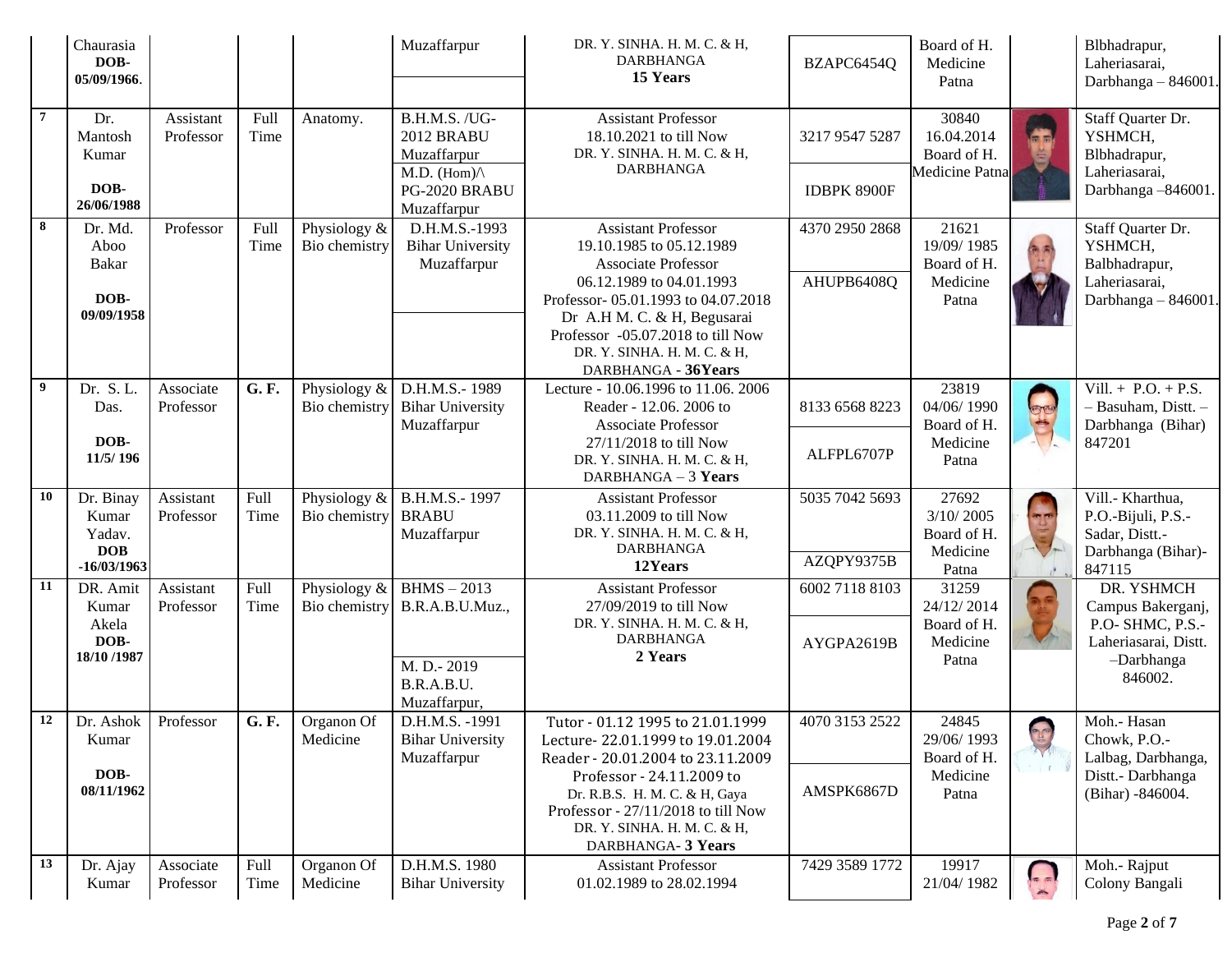| 14 | Singh<br>DOB-<br>20/01/1957<br>Dr. Ram                     | Associate              | Full         | Organon Of                         | Muzaffarpur<br>B.H.M.S. 2001                                                                    | DR. The SINHA, H. M. C. & H.<br><b>DARBHANGA</b><br><b>Associate Professor</b><br>01.03.1994 to till now<br>DR. Y. SINHA. H. M. C. & H,<br>DARBHANGA- 32 Years<br><b>Assistant Professor</b>                                                                                                                           | CBBPS3997N<br>4730 3811 3382 | Board of H.<br>Medicine<br>Patna<br>27120               |                                             | Tola, P.S.-<br>Laheriasarai, Distt.<br>- Darbhanga<br>(Bihar) 846001<br>Moh.- Bhairopatti,                                  |
|----|------------------------------------------------------------|------------------------|--------------|------------------------------------|-------------------------------------------------------------------------------------------------|------------------------------------------------------------------------------------------------------------------------------------------------------------------------------------------------------------------------------------------------------------------------------------------------------------------------|------------------------------|---------------------------------------------------------|---------------------------------------------|-----------------------------------------------------------------------------------------------------------------------------|
|    | Chandra<br>Sahu.<br>DOB-<br>24/03/1964                     | Professor              | Time         | Medicine                           | <b>BRABU</b><br>Muzaffarpur                                                                     | 05.02.2007 to 31.12.2018<br><b>Associate Professor</b><br>02.01.2019 to till now<br>DR. Y. SINHA. H. M. C. & H.<br>DARBHANGA - 14 Years                                                                                                                                                                                | DBJPS5880M                   | 9/10/2002<br>Board of H.<br>Medicine<br>Patna           | $\begin{pmatrix} 1 \\ 0 \\ 1 \end{pmatrix}$ | P.O.- Milki Chak,<br>Distt.- Darbhanga,<br>(Bihar) -846009                                                                  |
| 15 | Dr. S. K.<br>Singh<br>DOB-<br>02/11/1976                   | Assistant<br>Professor | Full<br>Time | Organon Of<br>Medicine.            | $BHMS - 2009$ ,<br><b>BRABU</b><br>Muzaffarpur<br>M. D.-2018<br><b>BRABU</b><br>Muzaffarpur     | House Physician .01.01.11<br>Medical Officer- .01.01.12<br>R Medical Officer 2.1.14<br>21.01.19 & 2.9.19 Lecturer<br>DR. Y. SINHA. H. M. C. & H,<br>DARBHANGA                                                                                                                                                          | 4490 9880 8056<br>ALAPK6989M | 29377<br>20/12/2010<br>Board of H.<br>Medicine<br>Patna | $\pi$                                       | Pawan Kumar<br>Ashram, Bakerganj,<br>P.O- SHMC, P.S.-<br>Laheriasarai, Distt.<br>-Darbhanga<br>846002.                      |
| 16 | DR.<br><b>RASHMI</b><br><b>GUPTA</b><br>DOB-<br>07/11/1989 | Assistant<br>Professor | Full<br>Time | Organon Of<br>Medicine.            | $BHMS - 2015$<br><b>BRABU</b><br>Muzaffarpur<br>M. D.-2020<br><b>BRABU</b><br>Muzaffarpur       | <b>Assistant Professor</b><br>18/10/2021 to till now<br>DR. Y. SINHA. H. M. C. & H,<br><b>DARBHANGA</b>                                                                                                                                                                                                                | 6798 2235 4767<br>CJEPG1673G | 32379<br>21.06.2017<br>Board of H.<br>Medicine<br>Patna |                                             | Jhanjharpur, RS,<br>MADHUBANI,<br><b>BIHAR</b><br>Balbhadrapur,<br>Laheriasarai,<br>Darbhanga - 846001.                     |
| 17 | Dr. K. M.<br>Jha.<br>DOB-<br>13/07/1945                    | Professor              | G. F.        | Homoeopathi<br>c Materia<br>Medica | <b>Bihar State Board</b><br>Of Homoeopathic<br>Medicine Patna<br>DMS 1966,<br><b>DHMS</b> -1971 | Tutor - 19.09.1968 to11.09.1971<br>Lecture - 12.09.1971 to 14.07.1983<br>Reader-15.07.1983 to 14.03.1993<br>The SINHA. H. M. C. & H, DARBHANGA<br>Professor-15.09.1993 to 30.07.2012<br>DR. Y.SINHA. H. M. C. & H, DARBHANGA<br>Professor-28/03/2017 to till now<br>DR. Y. SINHA. H. M. C. & H.<br>DARBHANGA- 48 YEARS | 2587 7651 3873<br>ATXPZ4200F | 13068<br>21/01/1968<br>Board of H.<br>Medicine<br>Patna | $\Rightarrow$                               | $\overline{\text{Vill}}$ . + P.O- Ojhaul,<br>Ward No. $-10$ ,<br>Near Shiv Mandir,<br>Distt.- Darbhanga,<br>(Bihar) 846003. |
| 18 | Dr. Sudhir<br>Kumar<br>Shrivastava<br>DOB-<br>09/06/1963   | Associate<br>Professor | Full<br>Time | Homoeopathi<br>c Materia<br>Medica | D.H.M.S.-1985<br><b>Bihar University</b><br>Muzaffarpur                                         | Demonstrator<br>14.02.1989 to 22.04.1996<br><b>Assistant Professor</b><br>23.04.1996 to 02.01.2011<br>The SINHA. H. M. C. & H, DARBHANGA<br><b>Associate Professor</b><br>03.01.2011 to till now<br>DR. Y. SINHA. H. M. C. & H,<br>DARBHANGA-32 YEARS                                                                  | 4023 5871 6589<br>AWUPS3810J | 22693<br>17/11/1987<br>Board of H.<br>Medicine<br>Patna |                                             | Moh.- Citragupta<br>Nagar, Barheta Road,<br>P.O.- Laheria sarai,<br>P.S.-Bahadurpur,<br>Distt.- Darbhanga<br>(Bihar)-846001 |
| 19 | Dr.<br>Shambhu                                             | Associate<br>Professor | Full<br>Time | Homoeopathi<br>c Materia           | <b>Bihar University</b><br>Muzaffarpur 1991                                                     | Demonstrator<br>14.07.1994 TO 29.10.1998                                                                                                                                                                                                                                                                               | 8926 3355 3865               | 24844<br>29/06/1993                                     |                                             | Moh.- Sarai Sattar<br>Kha, $P.O. + P.S. -$                                                                                  |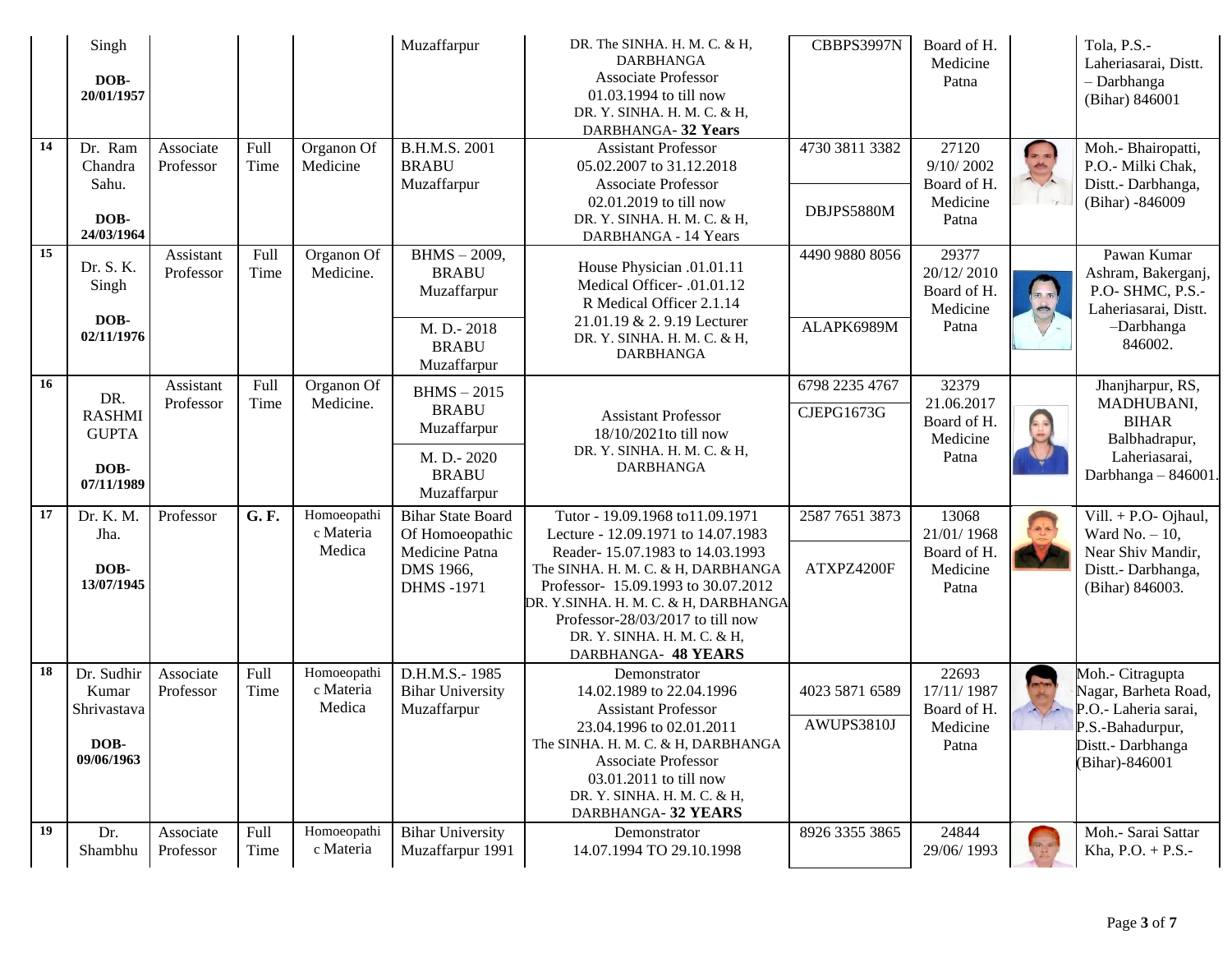|    | Nath<br>Thakur.<br>DOB-05/01/<br>1966                       |                        |              | Medica                                                   |                                                                                                         | Assistant Professor 30.10.1998 to<br>10.11.2013<br>Associate Professor<br>11.11.2013 to till now<br>DR. Y. S .H. M. C. & H<br>27 YEARS                                                                                                                  | AWHPT5959J                   | Board of H.<br>Medicine<br>Patna                        |          | Laheriasarai, Distt.-<br>Darbhanga (Bihar) -<br>846001                                                      |
|----|-------------------------------------------------------------|------------------------|--------------|----------------------------------------------------------|---------------------------------------------------------------------------------------------------------|---------------------------------------------------------------------------------------------------------------------------------------------------------------------------------------------------------------------------------------------------------|------------------------------|---------------------------------------------------------|----------|-------------------------------------------------------------------------------------------------------------|
| 20 | Dr. K. P.<br>Suvedi<br>DOB-05/11/<br>1964                   | Assistant<br>Professor | Full<br>Time | Homoeopathi<br>c Materia<br>Medica                       | <b>DHMS</b> - 1989<br>BHMS (GD) -1992,<br>B. U Muzaffarpur<br>M. D.-2018<br><b>BRABU</b><br>Muzaffarpur | 17/08/2019<br>DR. Y. SINHA. H. M. C. & H.<br><b>DARBHANGA</b><br>2 years                                                                                                                                                                                |                              | 31621<br>25/08/2015<br>Board of H.<br>Medicine<br>Patna |          | Moh.- Bakerganj,<br>P.O- shmc campus,<br>P.S. - Laheriasarai,<br>Distt. Darbhanga,<br>(Bihar) 846002.       |
| 21 | Dr. Utkarsh<br>Raj<br>Srivastava<br>DOB 13/09/<br>1993      | Assistant<br>Professor | Full<br>Time | Homoeopathi<br>c Materia<br>Medica                       | B.H.M.S 2015<br><b>BRAU</b> Agra<br>M. D. - 2020.<br><b>BRABU</b><br>Muzaffarpur                        | Assistant Professor 13/09/2021 to till<br>now<br>DR. Y. SINHA. H. M. C. & H,<br><b>DARBHANGA</b><br>2 months                                                                                                                                            | 7250 6707 7183<br>FAAPS9146A | 6482<br>30/11/2017<br>C. C. H.<br>New Delhi             |          | Staff Quarter Dr.<br>YSHMCH,<br>Balbhadrapur,<br>Laheriasarai,<br>Darbhanga - 846001.                       |
| 22 | Dr.<br>Pramod<br>Kumar.<br>DOB-<br>27/12/1962               | D.H.M.S.<br>Professor  | Full<br>Time | Pathology &<br>Micro<br>biology                          | <b>Bihar University</b><br>Muzaffarpur 1983                                                             | <b>Assistant Professor</b><br>21.04.1988 to 18.03.1998<br><b>Associate Professor</b><br>19.03.1998 to 04.03.2011<br>Professor-05.03.2011 to till now<br>DR. Y. SINHA H. M. C. & H.<br>DARBHANGA-33 YEARS                                                | 5165 0350 6998<br>AOYPKO910P | 22173<br>23/07/1986<br>Board of H.<br>Medicine<br>Patna | <b>A</b> | Balbhadrapur,<br>(Opposite Congress<br>Office)<br>Laheriasarai,<br>Darbhanga-<br>846001.                    |
| 23 | Dr. S. L.<br>Mehta<br>DOB-<br>04/01/1956                    | Associate<br>Professor | G. F.        | Pathology &<br>Micro<br>biology                          | <b>DHMS-1978</b><br><b>BU</b> Muzaffarpur                                                               | Lecture - 04.04.1983 to 26.05.1993<br>Reader-27.05.1993 to 20.07.1999<br>Professor - 21.07.1999 to 25.08.2001<br>The SINHA. H. M. C. & H, DARBHANGA<br>Associate Professor 15/07/2021 to till now<br>DR. Y. SINHA H. M. C. & H.<br>DARBHANGA - 18 Years | 7262 1375 9396<br>EINPM0843Q | 17967<br>30/01/1979<br>Board of H.<br>Medicine<br>Patna |          | Staff Quarter Dr.<br>YSHMCH,<br>Balbhadrapur,<br>Laheriasarai,<br>Darbhanga-<br>846001.                     |
| 24 | Dr.<br>Mukesh<br>Kumar Jha<br>DOB-05/01/<br>1972            | Assistant<br>Professor | Full<br>Time | <b>PATHOLO</b><br>GY &<br><b>MICRO</b><br><b>BIOLOGY</b> | B.H.M.S.-2006<br><b>BRABU</b><br>Muzaffarpur                                                            | Medical Officer<br>01.01.11 to 05.03.2013<br>Lecturer-06/03/13 to till now<br>Dr. Y. Sinha H. M. C. & H,<br><b>DARBHANGA - 8Years</b>                                                                                                                   | 7096 8201 6142<br>AZRPJ3295L | 28785<br>6/3/2009<br>Board of H.<br>Medicine<br>Patna   |          | $At + P. O. -$<br>Kushouthar, P.S.-<br>Bahadurpur, Distt.-<br>Darbhanga (Bihar)-<br>847429                  |
| 25 | DR.<br><b>SAVITA</b><br><b>KUMARI</b><br>DOB-<br>05/08/1992 | Assistant<br>Professor | Full<br>Time | <b>PATHOLO</b><br>GY &<br><b>MICRO</b><br><b>BIOLOGY</b> | B.H.M.S.-2015<br><b>BRABU</b><br>Muzaffarpur<br>M. D. - 2020<br><b>BRABU</b><br>Muzaffarpur             | <b>Assistant Professor</b><br>18/10/2021 to till now<br>Dr. Y. Sinha H. M. C. & H.<br><b>DARBHANGA</b>                                                                                                                                                  | 4667 9908 8234<br>GCXPK0251C | 31792<br>14/01/2016<br>Board of H.<br>Medicine<br>Patna |          | Bhusaula, Danapur,<br>Mubarakpur, Patna-<br>801505<br>Balbhadrapur,<br>Laheriasarai,<br>Darbhanga - 846001. |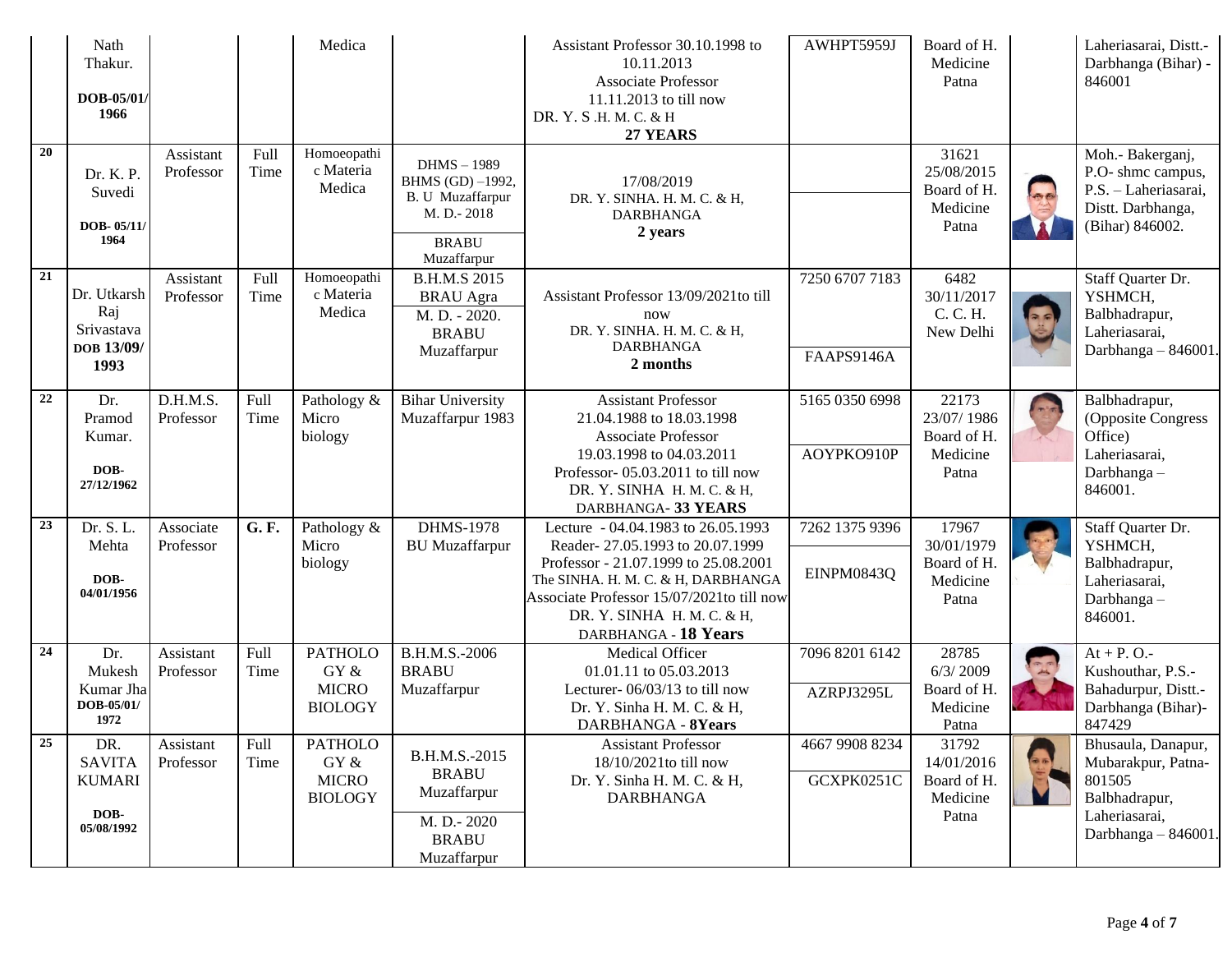| 26<br>27        | Dr.<br>Surendra<br>Singh.<br>DOB-<br>18/01/1954<br>Dr. Manoj       | Professor<br>Associate             | Full<br>Time<br>G. F. | Forensic<br>Medicine &<br>Toxicology<br>Forensic | D.H.M.S-1977<br><b>Bihar University</b><br>Muzaffarpur<br>B.H.M.S. - 2001                      | Lecture-16.02.1990 to 10.04.1995<br>Reader-11.07.1995 to 09.07.1998<br>Professor-10.07.1998 to till now<br>Dr. Y. Sinha H. M. C. & H.<br>DARBHANGA- 31 Years<br><b>Assistant Professor</b>                                                          | 6213 3421 5608<br><b>BKGP52644H</b><br>5568 4975 5747 | 17972<br>30/01/1979<br>Board of H.<br>Medicine<br>Patna<br>26947 |                                             | Moh.- Laxmipur,<br>(Opposite Post<br>Office) Laheriasarai,<br>Darbhanga - 846001.<br>$At + P.O.$ -        |
|-----------------|--------------------------------------------------------------------|------------------------------------|-----------------------|--------------------------------------------------|------------------------------------------------------------------------------------------------|-----------------------------------------------------------------------------------------------------------------------------------------------------------------------------------------------------------------------------------------------------|-------------------------------------------------------|------------------------------------------------------------------|---------------------------------------------|-----------------------------------------------------------------------------------------------------------|
|                 | Ku. Singh<br>DOB-<br>15/01/1977                                    | Professor                          |                       | Medicine &<br>Toxic logy                         | <b>BRABU</b><br>Muzaffarpur                                                                    | 09.07.2002 to 08.07.2012<br><b>Associate Professor</b><br>15/12/2015 to till now<br>Dr. Y. Sinha H. M. C. & H.<br>DARBHANGA-18 Years                                                                                                                | <b>BTJPS0099G</b>                                     | 02/07/2002<br>Board of H.<br>Medicine<br>Patna                   | $\mathcal{N}$                               | Narapati Nagar,<br>Near Mahabir<br>Sthan, Distt.-<br>Darbhanga 847239                                     |
| 28              | DR.<br><b>NEERAJ</b><br><b>PARASH</b><br>AR.<br>DOB-<br>15/12/1976 | Assistant<br>Professor             | Full<br>Time          | Forensic<br>Medicine &<br>Toxic logy             | B.H.M.S. -2006<br>University of<br>Burdwan                                                     | Assistant Professor 01.10.2011 to till<br>now<br>Dr. Y. Sinha H. M. C. & H.<br><b>DARBHANGA</b><br>10 Years                                                                                                                                         | 2826 7894 7333<br>AWLPP6722H                          | 27971<br>27/02/2007<br>Board of H.<br>Medicine<br>Patna          |                                             | Staff Quarter Dr.<br>YSHMCH,<br>Balbhadrapur,<br>Laheriasarai,<br>Darbhanga-<br>846001.                   |
| 29              | Dr.<br>Praphul<br>Kumar<br>Singh<br>DOB-<br>15/12/1974             | Associate<br>Professor             | Full<br>Time          | Forensic<br>Medicine &<br>Toxicology             | B.H.M.S. - 2003<br><b>BRABU</b><br>Muzaffarpur                                                 | <b>Assistant Professor</b><br>25.01.2010 to 27.01.2019<br><b>MKHMCH</b> Siwan<br><b>Assistant Professor</b><br>28.01.2019 to 20.03.2021<br><b>Associate Professor</b><br>01.03.2021 to till now<br>Dr. Y. Sinha H. M. C. & H.<br>DARBHANGA-11 Years | 6141 9534 4323<br>FEWPS4378C                          | 27736<br>16/01/2006<br>Board of H.<br>Medicine<br>Patna          | $\begin{pmatrix} 1 \\ 1 \\ 2 \end{pmatrix}$ | Staff Quarter Dr.<br>YSHMCH,<br>Balbhadrapur,<br>Laheriasarai,<br>Darbhanga-<br>846001.                   |
| 30              | Dr. Braj<br>Kishore<br>Roy<br>DOB-<br>01/02/1956                   | Professor                          | Full<br>Time          | Practice of<br>Medicine                          | B.H.M.S -1989<br><b>Bihar University</b><br>Muzaffarpur                                        | Professor<br>03.07.2012 TO 05.10.2018<br><b>RDKHMCH Motihari</b><br>Professor-06.10.2018 to till now<br>Dr. Y. Sinha H. M. C. & H,<br>DARBHANGA -28 Years                                                                                           | 4710 1628 0824<br>ANXPP7711P                          | 24339<br>5/9/1991<br>Board of H.<br>Medicine<br>Patna            |                                             | $At + P. O.$<br>Shekhpur, P.S.-<br>Ahiyapur, Distt.-<br>Muzaffar-pur<br>(Bihar) - 842001                  |
| 31              | Dr. B. B.<br>Jha.<br>DOB-<br>15/01/1952                            | D.H.M.S.<br>Associate<br>Professor | G. F.                 | Practice of<br>Medicine                          | <b>Bihar University</b><br>Muzaffarpur 1977                                                    | Lecture 14.04. 1983 to 10.07.1995<br>Reader<br>11.07. 1995 to 09.07.1998 Professor<br>10 <sup>th</sup> July, 1998 to 31.01.2019<br>Professor 27.09.2019 to till now                                                                                 | 8944 2254 8611<br>AENPJ7744N                          | 17359<br>18/07/1978<br>Board of H.<br>Medicine<br>Patna          |                                             | Moh. –<br>Balbhadrapur, P.O.<br>$+$ P. S.-<br>Laheriasarai, Distt.-<br>Darbhanga 846001.                  |
| $\overline{32}$ | Dr. Lalit<br>Kumar<br>Mishra.<br>DOB-<br>09/01/1970                | Assistant<br>Professor             | Full<br>Time          | Practice of<br>Medicine                          | B.H.M.S<br>2006<br><b>BRABU</b><br>Muzaffarpur                                                 | R. M. O. $-07/08/2008$<br><b>Assistant Professor</b><br>09/8/2012 to till now<br>Dr. Y. Sinha H. M. C. & H,<br>DARBHANGA - 9 Years                                                                                                                  | 9894 3928 0725<br>BOUPM0917F                          | 28530<br>9/4/2008<br>Board of H.<br>Medicine<br>Patna            |                                             | Moh.- Citragupta<br>Nagar, Barheta Road,<br>P.O.- Laheria sarai,<br>P.S.-Bahadurpur,<br>Distt.- Darbhanga |
| 33              | Dr. Shaikh<br>Aleya<br>Azizur<br>Rahman<br>DOB-<br>25/08/1991      | Assistant<br>Professor             | Full<br>Time          | Practice of<br>Medicine                          | <b>BHMS</b> -2015<br><b>BRABU</b><br>Muzaffarpur<br>M. D.-2020.<br><b>BRABU</b><br>Muzaffarpur | Assistant Professor 05/07/2021 to till<br>now<br>Dr. Y. Sinha H. M. C. & H,<br><b>DARBHANGA</b><br>3month                                                                                                                                           | 7109 1586 9852<br>DBEPR1865L                          | 32482<br>20/10/2017<br>Board of H.<br>Medicine<br>Patna          |                                             | Vill.- Aunsi, Naya<br>tola, Bisfi,<br>Madubani 847121                                                     |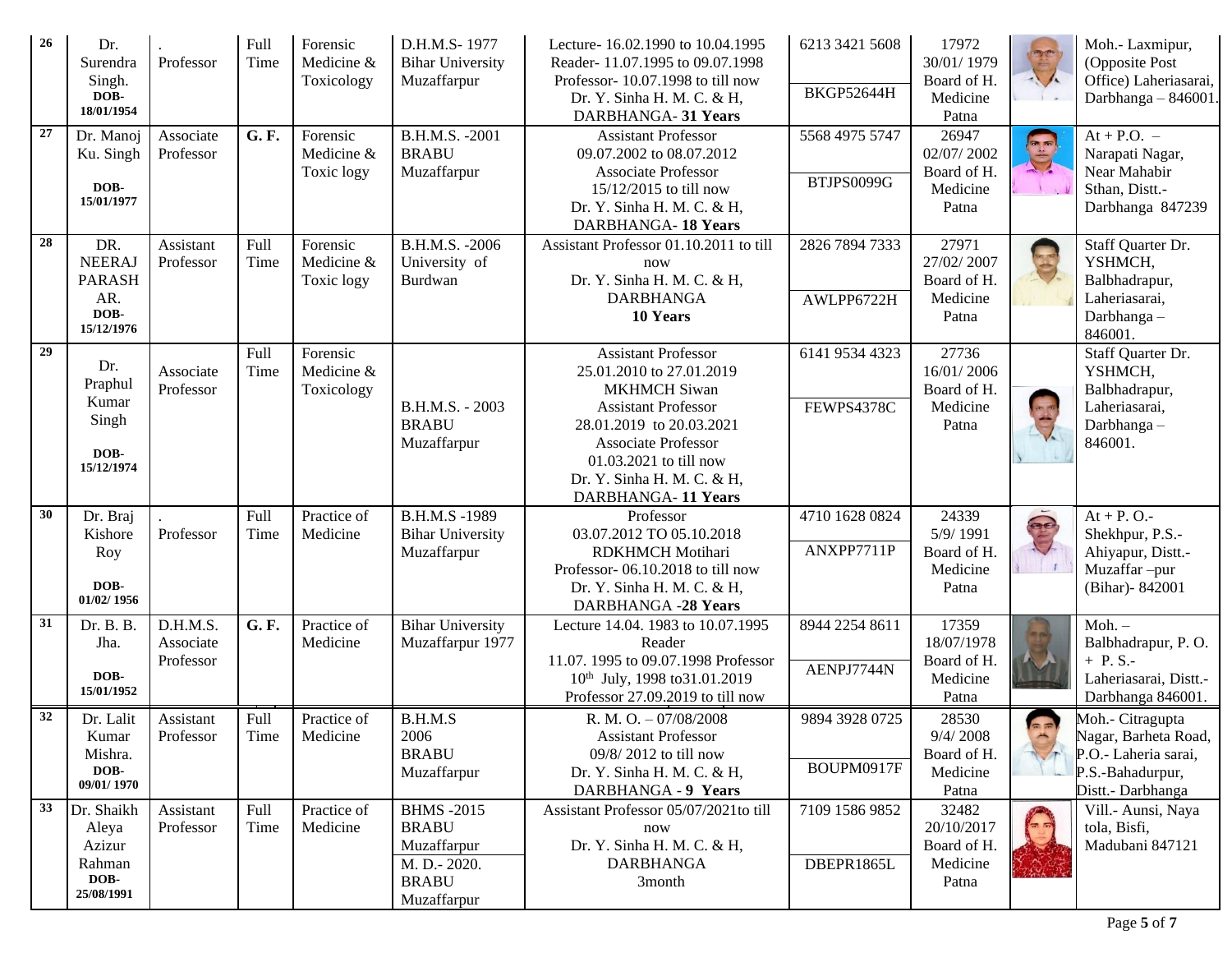| 34 | Dr. Binod<br>Kumar<br>Singh<br>DOB-<br>05/03/1962     | Professor              | <b>Full</b><br>Time | Surgery.                   | $B. U. - D.H.M.S$<br>1986<br><b>B.H.M.S. (GD)</b><br>1993<br><b>BRABU</b><br>Muzaffarpur | Lecturer-23.05.2000 to 22.07.2010<br>Reader -23.07.2010 to 21.11.2016<br>Professor-22.11.2016 to 01.09.2019<br>A. H. M. C. & H, Begusarai<br>Professor 02.09.2019 to till now<br>Dr. Y. Sinha H. M. C. & H.<br>DARBHANGA - 21 Years | 2502 6154 0054<br>ESPPS7200M | 22927<br>11/05/1988<br>Board of H.<br>Medicine<br>Patna |    | Vill.- Chak Habib,<br>P.O.- Gangapur,<br>Distt.- Samastipur.                                                          |
|----|-------------------------------------------------------|------------------------|---------------------|----------------------------|------------------------------------------------------------------------------------------|-------------------------------------------------------------------------------------------------------------------------------------------------------------------------------------------------------------------------------------|------------------------------|---------------------------------------------------------|----|-----------------------------------------------------------------------------------------------------------------------|
| 35 | Dr. A. A.<br>Salim.<br>DOB-<br>05/07/1947             | Associate<br>Professor | G. F.               | Surgery.                   | <b>Bihar State Board</b><br>Of Homoeopathic<br>Medicine Patna<br>D.H.M.S.-1977           | Lecture - 18.07.1983 to 13.07.1989<br>Reader - 14.07.1989 to 23.07.1995<br>Professor - 24.07.1995to 31.05.2015<br>Associate Professor-<br>25.11.2019 to till now<br>Dr. Y. Sinha H. M. C. & H.<br>DARBHANGA - 34 Years              | 2743 3697 0286<br>AIUPS2856C | 16007<br>18/01/1977<br>Board of H.<br>Medicine<br>Patna |    | Moh.- Bakerganj,<br>P.O- shmc campus,<br>P.S. - Laheriasarai,<br>Distt. Darbhanga,<br>(Bihar) 846002.                 |
| 36 | Dr.<br>Pradeep<br>Kumar<br>Jha.<br>DOB-<br>15/07/1980 | Assistant<br>Professor | Full<br>Time        | Surgery.                   | B.H.M.S 2010,<br>The W.B.<br>University Of<br>HealthScience<br>MD-2015<br>Calcutta BHMS- | <b>Assistant Professor</b><br>15/09/2018 to till now<br>Dr. Y. Sinha H. M. C. & H.<br><b>DARBHANGA</b><br>3 Year                                                                                                                    | 8708 4312 4920<br>ANLPJ4007C | 30548<br>9/1/2014<br>Board of H.<br>Medicine<br>Patna   | 日本 | Staff Quarter Dr.<br>YSHMCH,<br>(Opposite Congress<br>Office)Balbhadrapur,<br>Laheriasarai,<br>Darbhanga - 846001.    |
| 37 | Dr. Renu<br>Kumari.<br>DOB-<br>05/07/1959             | Professor              | Full<br>Time        | Obstetrics &<br>Gynecology | <b>Bihar University</b><br>Muzaffarpur<br>D.H.M.S.<br>1980                               | <b>Assistant Professor</b><br>08/04/1983to 11.07.1995<br><b>Associate Professor</b><br>12.07.1995 to 12.07.1998<br>Professor<br>13.07.1998 to till now<br>DR. Y. SINHA - 38 years                                                   | 7869 5750 6225<br>DOHPK4006Q | 19448<br>20/10/1981<br>Board of H.<br>Medicine<br>Patna | E. | Moh.- R. S. Tank,<br>ward No. - 45,<br>Sundarban, P. S.-<br>Bahadurpur, P.O.<br>- Laheria sarai,<br>Distt.- Darbhanga |
| 38 | Dr. K. C.<br>Roy<br>$DOB -$<br>06/12/1965             | Associate<br>Professor | G. F.               | Obstetrics &<br>Gynecology | <b>BRABU</b><br>Muzaffarpur<br><b>DHMS-1993</b>                                          | Tutor - 02.01.1997 to 08.01.2001<br>Lecture - 09.01.2001 to 12.01.2007<br>Reader - 13.01.2007 to 12.07.2007<br>The SHMCH Darbhanga<br>Associate Professor-<br>01.07.2021 to till now<br>DR. Y. SINHA - 11 Year                      | 801391501213<br>AIGPR6923H   | 25833<br>21/06/1996<br>Board of H.<br>Medicine<br>Patna |    | Dharampur,<br>Dubhaul, Lohna<br>Road, Darbhanga-<br>847407.                                                           |
| 39 | Dr. KM<br>Om Jee<br>DOB-<br>16/04/1989                | Assistant<br>Professor | Full<br>Time        | Obstetrics &<br>Gynecology | <b>BRABU</b><br>Muzaffarpur<br><b>BHMS</b> -2010<br><b>BRAU</b> Agra<br>M.D-2017         | <b>Assistant Professor</b><br>01.12.2017 to till now<br>Dr. Y. Sinha H. M. C. & H,<br>DARBHANGA - 4 Years                                                                                                                           | 7620 9064 7573<br>BBUPJ0447E | 32836<br>02/11/2018<br>Board of H.<br>Medicine<br>Patna |    | Said Nagar,<br>Laheriasarai,<br>Darbhanga                                                                             |
| 40 | DR. R. S.<br>Jha<br>DOB-<br>12/07/1949                | Professor              | G.F.                | Community<br>Medicine      | <b>Bihar State Board</b><br>Of Homoeopathic<br>Medicine Patna<br>D.H.M.S.<br>1970        | Lecture - 04.04.1983 to 03.04.1993<br>Reader-04.04.1993 to 03.04.1998<br>Professor - 04.04.1998 to 13.02.2008<br>Professor 2/1/2015 to till now<br>DR. Y. SINHA - 31 Years                                                          | 5857 5974 2413<br>ADAPJ7048N | 14138<br>19/02/1973<br>Board of H.<br>Medicine<br>Patna |    | At. $+$ post $-$<br>Rampatti,<br>Distt. - Madhubani,<br>(Bihar) Pin-847236                                            |
| 41 | Dr. R.<br>Thakur.                                     | Associate<br>Professor | Full<br>Time        | Community<br>Medicine      | <b>Bihar University</b><br>Muzaffarpur                                                   | <b>Assistant Professor</b><br>28.01.1999 to 15.08.2014                                                                                                                                                                              | 8218 1632 7408               | 25941<br>29/12/1998                                     |    | $At - Patory, P. O. -$<br>Patory Basant, P.S.-                                                                        |